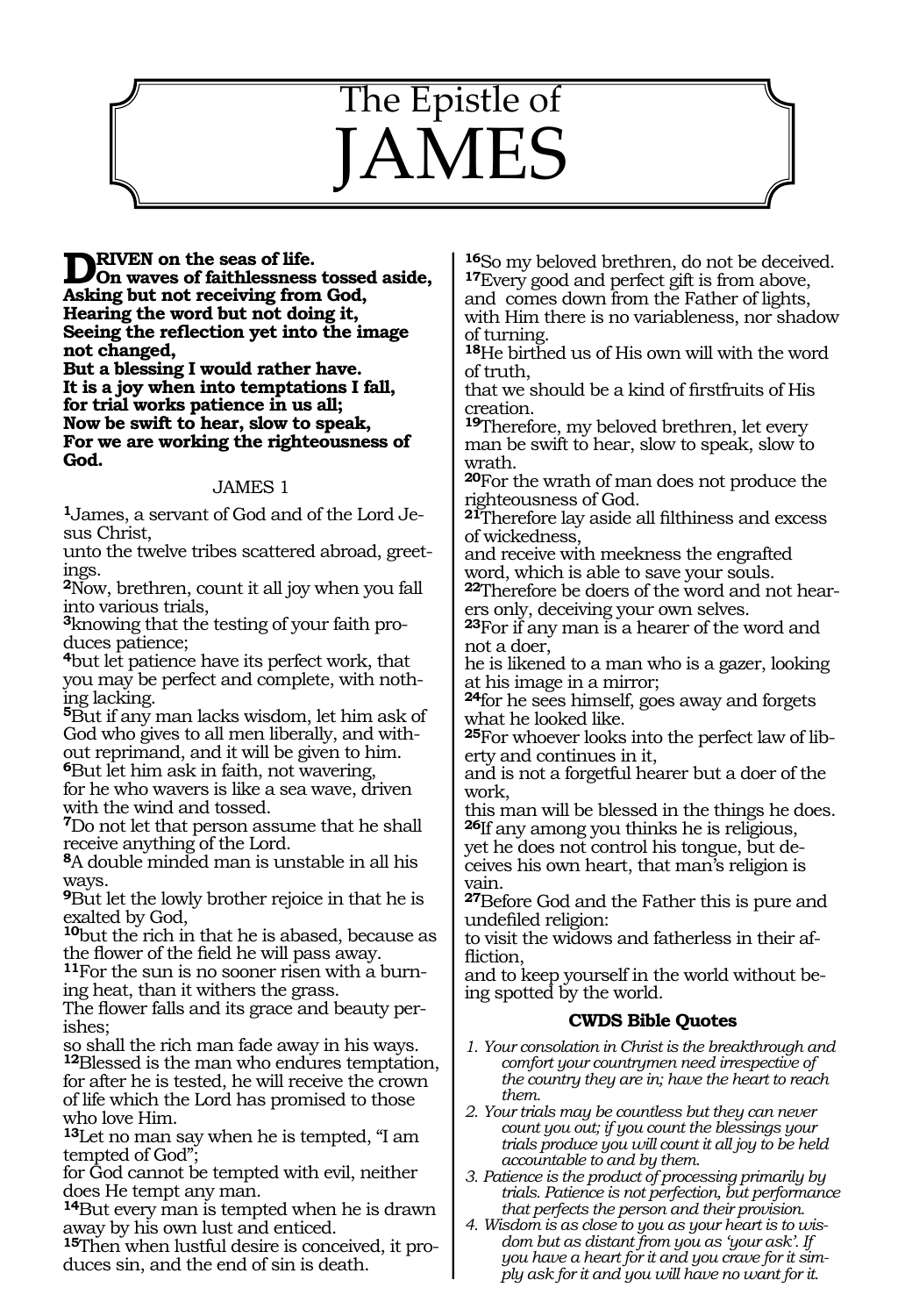## **JAMES 1**

- *5. Unless you recognize and acknowledge the source you will never enjoy the supply; all wisdom is from God; it begins with Godly fear.*
- *6. Faith in futility flusters with feeling. Faith puts the wind beneath your wings; doubt puts you before the wind and blows your expectation away with it.*
- *7. Faith causes you to create waves; doubt causes you to be like the waves, tossed about; toss out the doubt before it tosses you out.*
- *8. Doubt aborts your request and escorts your expectation from the presence of God.*
- *9. You have everything to lose by losing your faith; doubting God gives you no doubt of failure, for without faith, do not wait, you will receive nothing of God.*
- *10. Your wealth may buy you time but it cannot buy you eternity; humility does.*
- *11. Whatever your success or social class, you may survive the weather better than the grass but in time you wither just as the grass.*
- *12. Enduring temptation is an open display of love for the Lord and an active assurance of a crown of life.*
- *13. Temptation does not originate in the spiritual world from the throne of God or from the god of this world; it originates from lust in the human heart which is manipulated by the devil to draw you away.*
- *14. Sin is a fruit produced by the engagement of temptation and the consummation of its marriage to the lust in your heart.*
- *15. The supply determines the source; it is all God if it is any good, for God is all good; it does not matter the channel, all good and perfect gifts come from God.*
- *16. You know the giver by the gift; it may look good, feel good, smell and taste good, but unless it is good, perfect, perfecting or produces a good and perfect end, it is not God.*
- *17. God is character built for time but made in eternity; He is not changed by time or with time, nor does He change for any period of time at any time.*
- *18. Time casts shadow, eternity does not; with God who is eternal there can never be a shadow or slightest indication of turning.*
- *19. Your listening ability must go beyond the content to the intent and to the extent of the outcome; a good listener engages the ears, disengages the emotions and defers the tongue.*
- *20. Anger reacts to the flesh and not to the Spirit; it is taking account of the offense without taking account of the eternity of the offender; it will work your right but can never work the righteousness of God. It is always better to be righteous than to be right.*
- *21. The implant of the word of God will supplant wickedness, staunch the overflow of filthiness and plant you in the ways and grace of the Lord.*
- *22. The word can only be implanted by repetition, meditation and memorization and can only be received with meekness.*
- *23. The word that impacts you and your world is not the word you look into, but the word that looks into you and the word you look like; it is not the word you receive but the word you reveal.*
- *24. Your blessing is not in your seeing or knowing but in your doing and becoming.*
- *25. The word will always reflect you, but it is the word you reflect that matters. The word will al-*

*ways show you who you are, but it is the word you embrace that changes you and makes you who you are.*

- *26. The effect of your religion is guided by the extent of your restraint; the control and use of your tongue is everything in religion.*
- *27. Religion that is pure is religion that pours itself into the needs of the poor, the orphans and the widows.*
- *28. Your works will be defiled by your ways; if your ways do not support your works and you are infected by the world you seek to impact, your works loses its taste and value in heaven.*

#### **PRAYER POINTS**

- Loving and forgiving God, give us the heart to reach our countrymen at home and abroad with the good news, in the name of Jesus.
- Holy Spirit, use the story of every burdened Christian to produce glory in their hearts and from their lives. Amen.
- Loving Father, I thank You for the fiery trials refining me to produce Christ in me, in the name of Jesus.
- All wise and most generous God, grace me with all wisdom from on high. Amen.
- Holy Spirit, baptize me with the gift of faith; give me unwavering confidence in the word and character of my Father God even in the most trying circumstances. Amen.

## **Moving from faith to works, Changing gears, changing gears,**

**For your new car is no use**

**if the engine is dead, so hear:**

**Go ahead and admire its looks; say "Cool!" The devils believe and tremble at this car, too,**

**But would you not prefer to feel the car move,**

**Just as Abraham and Rahab did? For without works your faith is dead.**

#### JAMES 2

**<sup>1</sup>**My brethren, do not hold the faith of our Lord Jesus Christ, the Lord of glory, with partiality.

**<sup>2</sup>**For if a person enters your assembly with gold rings and in expensive clothes,

and a poor man comes in, in filthy clothes, **<sup>3</sup>**and you give respect to the one who wears the rich clothing,

and say to him, "Sit here in a good place!" but you say to the poor, "Stand here," or, "Sit at my footstool!",

**<sup>4</sup>**are you not then partial among yourselves and have become judges with evil thoughts? Rather, hear, my beloved brethren;

**<sup>5</sup>**has God not chosen the poor of this world to be rich in faith and heirs of His kingdom which He has promised to those who love Him?

**<sup>6</sup>**But you have despised the poor. Does not the rich oppress you and drag you into courts? **<sup>7</sup>**Do they not blaspheme that worthy name by which you are called?

**<sup>8</sup>**If in accordance with the Holy Scriptures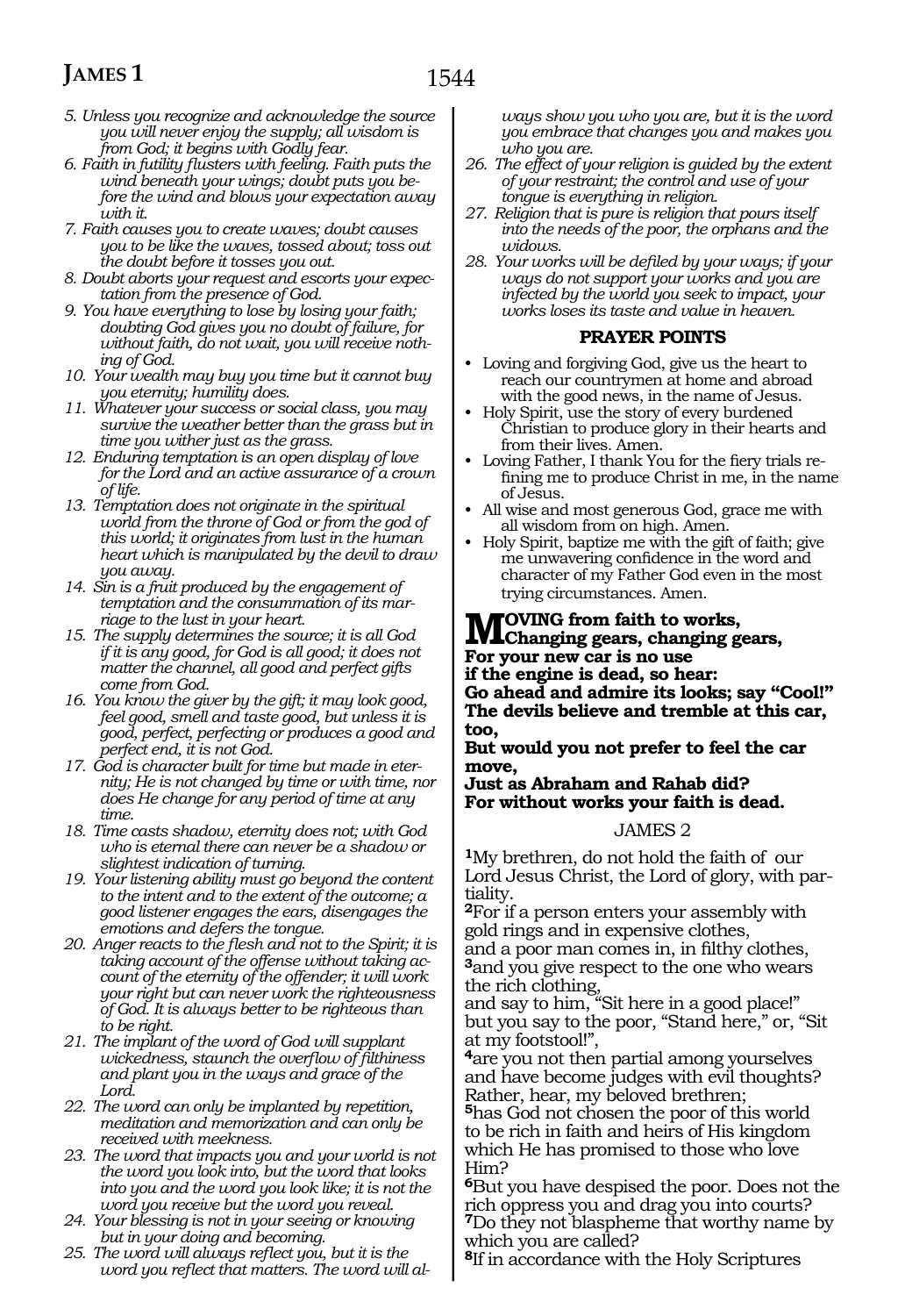you fulfil the royal law,

"You shall love your neighbor as yourselves," then in this you do well,

**<sup>9</sup>**but if you show partiality,

you commit sin and also you are convicted of the law as transgressors.

**10**For whoever keeps the whole law, yet offends in just one point, he is guilty of all.

**<sup>11</sup>**For He who said "Do not commit adultery," also said, "Do not kill!"

Now if you commit no adultery, yet if you murder, then you have become a transgressor of the law.

**<sup>12</sup>**So speak and so do as those who will be judged by the law of liberty.

**<sup>13</sup>**For he who shows no mercy shall be judged without mercy;

mercy triumphs over judgment.

**<sup>14</sup>**What profit is it, my brethren, if a man says he has faith and has no corresponding action? Can he be saved by faith?

**<sup>15</sup>**If a brother or a sister is naked and destitute of daily food,

**<sup>16</sup>**and one of you say to them, "Depart in peace,

God bless you, be warmed and filled!",

yet you do not give to them the things that are needed for the body,

what good is it, what does it profit?

**<sup>17</sup>**Even so with faith, if it has no works with it, it is dead all alone.

**<sup>18</sup>**Now a man may say, "You have faith but I have works;

show me your faith without your works and I will show you my faith by my works."

**<sup>19</sup>**You believe that there is one God; you do very well. But I tell you, even the devils

believe and tremble!

**<sup>20</sup>**But will you be informed, O vain man, faith without works is dead?

**<sup>21</sup>**Was not Abraham our father justified by works, when he offered Isaac his son on the altar?

**<sup>22</sup>**See how faith was working together with his works,

and by works faith was made perfect;

**<sup>23</sup>**and the Scripture was fulfilled which says, "Abraham believed God and it was accredited to him for righteousness."

And he was called the friend of God.

**<sup>24</sup>**And you see how a man is justified by works, and not by faith only.

**<sup>25</sup>**Was not Rahab the harlot also justified by works when she received the messengers and sent them out another way?

**<sup>26</sup>**For as the body without the spirit is dead, know that faith without works is just as dead also.

*As a fancy car without an engine, it is a gasp without a go.*

#### **CWDS Bible Quotes**

*1. Faith is not fragmented; it is fueled only by love. Love has one blend that is colored in blood and*  *has no shades. Partiality or preference because of person, personality, influence or affluence is not practical or possible in Christ.*

- *2. Your wealth is your faith and not your fortune; the greatest fortune is the kingdom of God that flamboyance, fame or funds cannot purchase; we are fortunate to be extended the grace.*
- *3. The richness of a person's wealth is not in their aptitude or affluence in life but in their attitude towards wealth and towards each other.*
- *4. The law of royalty applicable to the kingdom of God is the law of love relevant to every citizen.*
- *5. It is not possible to practice partiality and love every person as yourself at the same time; you give preference to what you love most.*
- *6. Partial compliance is complete non-compliance; you make the law totally pointless if you are fully compliant in everything except in one point.*
- *7. The law of liberty judges what the absence of your mercy exposes. Mercy from you, yields mercy to you and it subdues the judgment you are due.*
- *8. Faith is in the works not just the words. If faith is not actioned it cannot be auctioned.*
- *9. Faith is failure and futility where there is no corresponding action. Faith is not just expression of intention to do, it is follow-through.*
- *10. Your charm of faith must be supported by extending the arm of faith to the needy; your blessing is just a dressing if there is no expressing of love by giving to the needy.*
- *11. Faith works if you work faith; you put your faith on display by your works of faith.*
- *12. The class act of demons is fearful trembling at the awareness and terror of the one God, but with no hope of change; the class act of humans is having the hope of change but not repenting with fearful trembling before the God of terror.*
- *13. You are classified with demons if you tremble at the name without entering the game or crying out for change.*
- *14. Your action or absence of it is an expression of what you believe, not just what you believe in; believing in God may not move you but believing God certainly will.*
- *15. Faith without expression is just an impression; faith with expression of supporting action is perfection of faith.*
- *16. The working of your faith yields righteousness; the righteousness of your works is faith.*
- *17. There can be no friend of God without faith because without faith it is impossible to please God.*
- *18. Works is the spirit of faith that makes faith alive and tangible; works without faith is dead works; faith without works is dead faith.*

#### **PRAYER POINTS**

- Loving Father, give me Your heart of love so I may release my faith with positive effect. Amen.
- Holy Spirit, open my heart to the wisdom of wealth and the overwhelming riches of the kingdom.
- Astounding wealth with a selfless extravagant heart for the kingdom, be mine today. Amen.
- Power to treat everyone as royalty, fall upon believers today. Amen.
- Merciful God, baptize the church with the spirit of love that will drive partiality from our midst. Amen.

**Direct a large horse by a small bit. With a small helm, direct a ship.**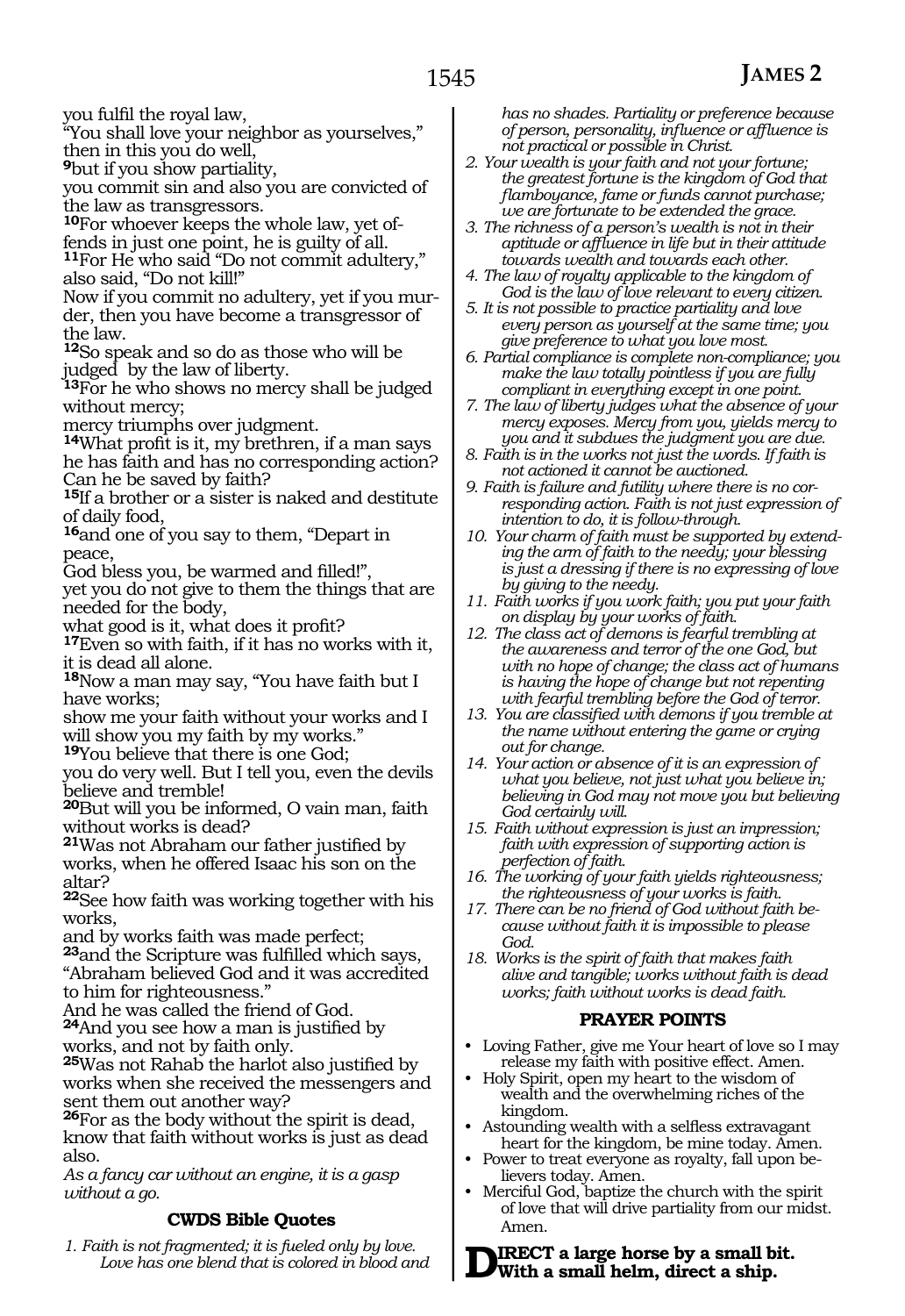**Direct your world by your words.**

**Oh tongue, oh tongue! No man can tame you,**

**A very small thing with such great potency.**

**If a man does not offend in words,**

**he is perfect and able to keep his whole body.**

**No fountain can in one place send forth water that is both bitter and sweet;**

**The fruit of righteousness is sown in peace.** 

#### JAMES 3

**<sup>1</sup>**My brethren, do not let many of you become teachers,

knowing that we shall receive the greater judgment.

**<sup>2</sup>**For we all offend in many things.

If anyone does not offend in word, he is a perfect man, able also to restrain his entire body. **<sup>3</sup>**Behold, we put bits in horses' mouths that they obey us, and we turn their whole body about.

**<sup>4</sup>**Observe also the ships; although they are so large and are driven by fierce winds, they are turned by a very small rudder to wherever the

pilot desires. **<sup>5</sup>**Even so, the tongue is a little member that boasts very great things.

See how great an area a little fire kindles. **<sup>6</sup>**And the tongue is a fire; a world of iniquity; so is the tongue among our members that it defiles the whole body and sets on fire the course of nature, and it is set on fire of hell. **<sup>7</sup>**For every kind of bird and of animal and of serpent and creature of the sea is tamed and has been tamed by man,

**<sup>8</sup>**but no man can tame the tongue;

it is an unruly evil, full of deadly poison.

**<sup>9</sup>**With it we bless our God and Father,

and with it we curse men who are made in the image of God.

**<sup>10</sup>**Out of the same mouth proceeds blessing and cursing.

My brethren, it ought not to be that way. **<sup>11</sup>**Does a spring send forth bitter and sweet water at the same place?

**<sup>12</sup>**Brethren, can the fig tree bear olive berries, or a vine bear figs?

Even so no spring can yield both salt water and fresh.

**<sup>13</sup>**Who is a wise person with knowledge here among you?

Let him show by good behavior that his works is with meekness of wisdom.

**<sup>14</sup>**But if you have bitter envying and strife in your hearts, do not boast and lie against the truth.

**<sup>15</sup>**This wisdom does not descend from above but is earthly, sensual, and devilish.

**<sup>16</sup>**For where envying and strife exist, there is confusion and every evil work.

**<sup>17</sup>**But the wisdom that is from above is first pure, then peaceable, gentle and easy to be entreated, full of mercy and good fruits, without partiality and without hypocrisy. **<sup>18</sup>**Now the fruit of righteousness is sown in peace by those who make peace.

#### **CWDS Bible Quotes**

- *1. Masters and teachers must have mastery of their own spirits for if they step out of the Master's love and truth they will face the Master Judge and a master's judgment.*
- *2. A teaching ministry carries a teacher's responsibility and a teacher's accountability. You are responsible for your words whether you speak it or teach it.*
- *3. Word is everything to the world of religion; controlled and careful use and targeting of your words is perfection.*
- *4. Your word is your rule in both worlds: the physical and spiritual; kings rule by words in the physical and gods by words in the spiritual. We are kings and gods.*
- *5. The time-being and your future, your wellbeing, and your entire being is controlled by your tongue; as the helm directs the ship your tongue determines and directs your destiny.*
- *6. Train your spirit to season the words of your tongue with grace and salt for you cannot train or tame the tongue; it boasts many things.*
- *7. The tongue is the gateway to your destiny or the trap door to your destruction; the tongue under control of the flesh is the devil's instrument of reckless evil and deadly poison.*
- *8. You can power your destiny with your words or poison your destiny and your world with words; the tongue is your rod to reign in this life or the rod of your own self-inflicted pain in this life.*
- *9. Consistent communication creates continuous reception in heaven; your praise for God expressed, only impresses if your appreciation expressed for each other is praiseworthy.*
- *10. See God in each other and seek God by speaking to the God in them, for God cannot receive your praise apart from them.*
- *11. It corrupts the clean spring if the clean springs the corrupt; even so, you corrupt your words if you speak corrupt words by intention or exception.*
- *12. Humility in service is Godly wisdom; envy and selfish ambitions is demonic wisdom and is the doorway for every kind of evil. The evil is not in the action but the intention.*
- *13. The wisdom from above is with pure intentions, pure motives and pure expectations before God and man.*
- *14. Peace is a fruit of righteousness that is fully grown in you and can be sown as fruit to fill your world. If you love peace you sow peace with the intention of peace and with the expectation of peace.*

#### **PRAYER POINTS**

- I speak sound spiritual discipline and personal growth into the hearts of every leader in the body of Christ; they shall lead from the front. Amen.
- My Father, my God, I speak life into the spirits of all those who teach the word of life; give them the passion for consecration. Amen.
- God of truth, You created the world by Your words; let the power to direct words to the desired effect rest in the spirit of believers. Amen.
- Holy Father, I draw from Your Spirit to fill my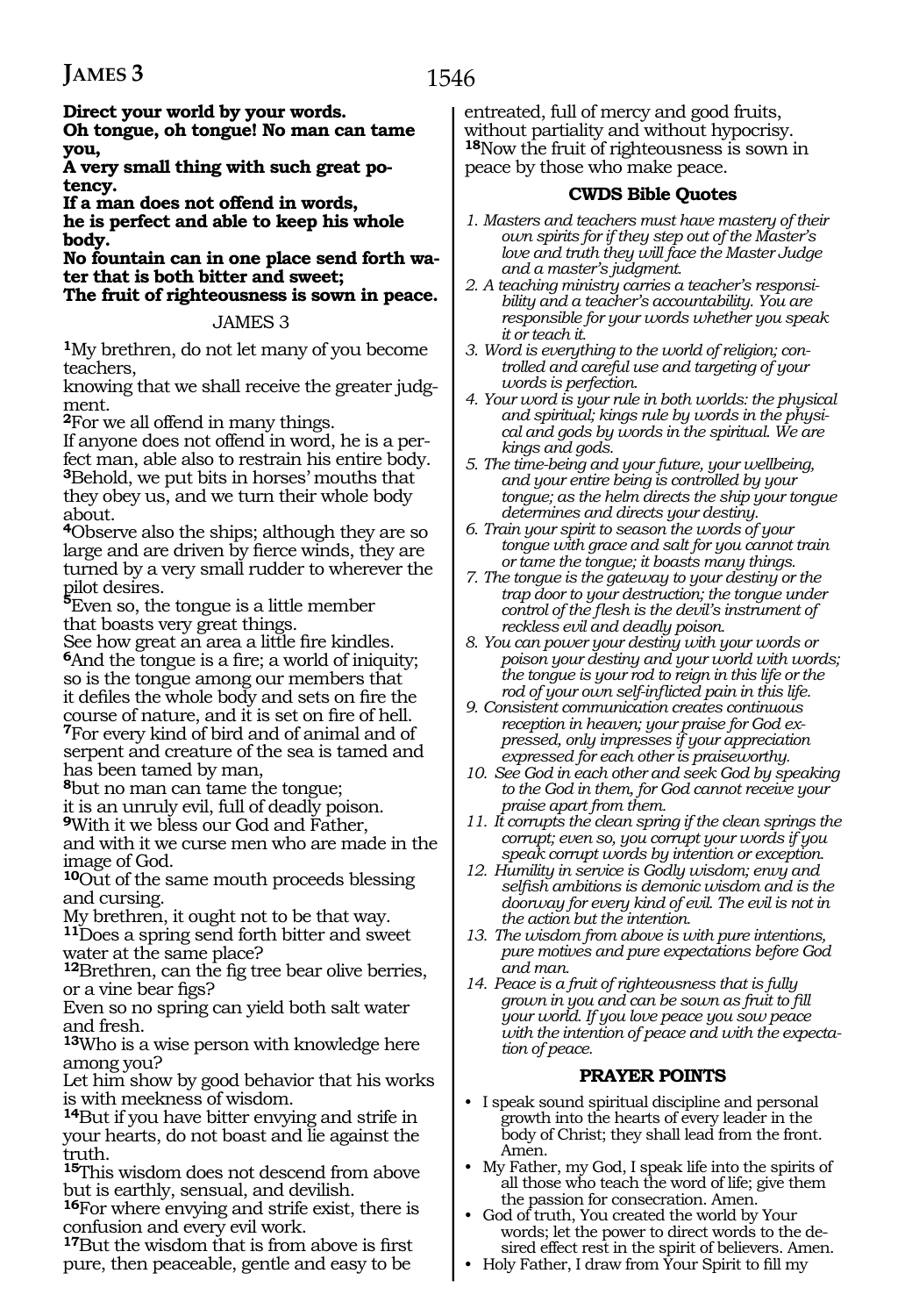words with grace, well seasoned and salted for my world. Amen.

• I declare that I am a talking spirit filled with the truth of my Father and my words are respected and revered in the earth and in the spiritual realm. Amen.

### **RESIST** the devil and he will flee;<br>
Figure 10 God, He will draw near to **you.**

**Resist the devil and he will flee;**

**Draw near to God, He will draw near to you.**

**Life is as a vapor; do good with your smoke.**

#### **Resist the devil and watch that vapor go.**

#### JAMES 4

**<sup>1</sup>**Where does the war and fighting among you come from?

Do they not come from the lust that wars in your members?

**<sup>2</sup>**You lust and you do not have. You murder and covet, yet you cannot obtain.

You fight and you war, yet you do not have because you do not ask.

**<sup>3</sup>**You ask and do not receive, because you ask amiss,

that you may consume it upon your own per- sonal pleasure.

**<sup>4</sup>**Adulterers and adulteresses!

Do you not know that to be friends with this world is to be enemy with God?

Whoever therefore desires to be a friend

of this world makes himself an enemy of God. **<sup>5</sup>**Do you think that the Scripture says in vain,

"The Spirit who dwells in us desires jealously?" **<sup>6</sup>**But He gives more grace. Therefore He says,

"God resists the proud, but gives grace to the humble."

**<sup>7</sup>**Submit yourselves therefore to God. Resist the devil and he will flee from you.

**<sup>8</sup>**Draw near to God, and He will draw near to you.

Cleanse your hands, you sinners; purify your hearts, you double-minded.

**<sup>9</sup>**Mourn and weep, be afflicted.

Let your laughter be turned into mourning and let your joy turn to sorrow.

**<sup>10</sup>**Humble yourself in the sight of the Lord, and He will lift you up.

**<sup>11</sup>**Do not speak evil of each other. He who speaks evil of his brother and judges his brother, speaks evil of the law;

and he who speaks evil of the law judges the law.

If you judge the law, you are not a doer of the law, but a judge.

**<sup>12</sup>**There is one Lawgiver, who is able to save and to destroy.

Who are you for you to judge another? **<sup>13</sup>**Come on now, you who would say,

"Today or tomorrow we will go to such or such a city and we will spend a year there, buy and sell and make a profit."

**14**For you do not know what will happen tomorrow.

For what is life? It is a vapor; just as smoke that appears for a little time, then vanishes away.

**<sup>15</sup>**For you ought to say, rather, "If the Lord permits, we will live and do this or that." **<sup>16</sup>**But now you rejoice in your boastings.

All such boasting is evil.

**<sup>17</sup>**Therefore, to him who knows to do good yet he does not do it, to him it is sin.

#### **CWDS Bible Quotes**

- *1. Incontinent desires and selfish ambitions cause discontent, divisiveness, covetousness and futile infighting.*
- *2. Your answer is as near to you as your ask but as distant as your motives.*
- *3. Like Solomon you have a blank check, "Ask and I will give you"; as with Solomon, God's response is to the motive; His heart is on His kingdom and on His people.*
- *4. The wisdom in receiving kingdom supply is not what is on your heart but what is on the King's heart; fill your heart with the kingdom (put kingdom first) and the kingdom will fill you with your heart's desire.*
- *5. Heaven's treasure is not for personal pleasure; your personal supply is in proper positioning.*
- *6. Your friendship determines your fight; if you are a friend of God you fight sin; if you are a friend of this world you fight God.*
- *7. The God in you cannot be put on and put off to engage your lust; you grieve the God in you and put Him to jealousy when you participate in things He hates and you take pleasure in the thing that crucified Him.*
- *8. The resonance of your pride is God's resistance from on high, a closed heaven. Get on your face to get with God's grace; humility opens your heavens wide.*
- *9. The coming devil is a running devil. His presence and power is as strong as the absence of your resistance.*
- *10. God will not draw you near to Him; He will draw near to you at you drawing near to Him with your kind, your time and your sacrifice.*
- *11. Do not stay high on sinful pride or you will crash low like crashing tides; come down to be called up; get low in repentance to be lifted up by the kind, loving and merciful hands of God.*
- *12. Your words must be consistent with your commitment, duty and commandment to love others as you love yourself; you question the character of God when you speak evil of others.*
- *13. Your plans for tomorrow are as good as your present in God and your presence in the will of God.*
- *14. Your life is as enduring as a gust of smoke, you can impact life but you cannot retain it; you can become a part of the great cloud of witnesses or you can become the subject of their witness.*
- *15. You sin by committing a deliberate direct offense, or you sin by omitting or neglecting duty.*
- *16. The good you know to do but neglect to do, or you say no to, is the bad that speaks against you as the witness of sin.*

#### **PRAYER POINTS**

• Most High God, let selfish ambition and errant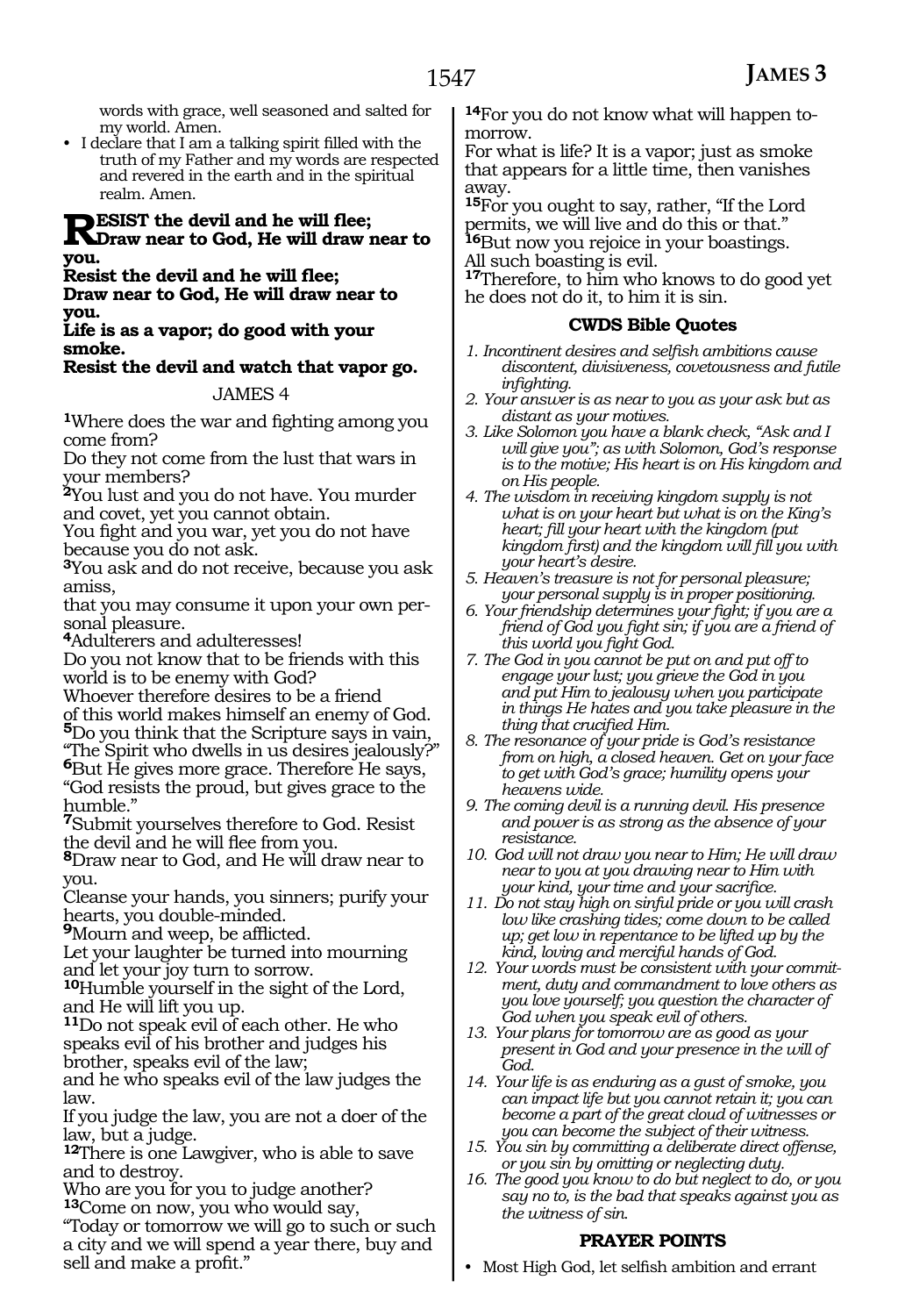1548

desires be driven from the hearts of believers. Amen.

- Father, place eternity in the hearts of this generation; let it direct what we seek from You, in the name of Jesus.
- Lover of my soul, equip me to be an effective kingdom citizen. Amen.
- I clothe myself with the mind of Christ; my heart, my thoughts, my life, my passion is after the kingdom. I will seek the kingdom first. Amen.
- I am ever on Your side Father; I passionately hate the very smell of any garment stained with sin. Amen.

## **PRAY** in your sickness and afflictions. **Pray, for it is to much avail.**

**Elijah was a man of like passion; he was likewise tempted, yet he prayed and it did not rain.**

**Are your laborers crying out for their pay? Correct a sinner and you will save a soul from death.**

**Let those who are afflicted pray. If your heart is merry, sing psalms and be blessed.**

#### JAMES 5

**<sup>1</sup>**Go ahead now, you rich man, weep and howl for your miseries that are coming upon you! **<sup>2</sup>**Your riches are corrupted and your garments are eaten by moth.

**<sup>3</sup>**Your gold and silver is corroded.

Their rust shall be a witness against you and will eat your flesh like fire;

you have heaped up treasure for the last days. **<sup>4</sup>**Behold the hire of the laborers who have

reaped your fields, which you have kept back fraudulently, cry out,

and has entered into the ears of the Lord of Sabaoth.

**<sup>5</sup>**You have lived in pleasure upon this earth; being reckless, you have nourished your hearts as in the day of slaughter.

**<sup>6</sup>**You have condemned and murdered the just and he does not resist you.

**7**Therefore be patient, brethren, until the coming of the Lord.

See how the farmer waits for the precious fruit of the earth,

and how he waits patiently until he receives the early and latter rain.

**<sup>8</sup>**You also be patient; establish your hearts, for the coming of the Lord draws near.

**9**Hold no grudge, one against another brethren, lest you be condemned.

Behold, the Judge stands at the door.

**<sup>10</sup>**My brethren, take the prophets who spoke in the name of the Lord, as an example of suffering and of patience.

**<sup>11</sup>**Behold, we count them joyful who endure. You have heard of the patience of Job and have seen the end designated by the Lord, that the Lord is tender in mercy and very compassionate.

**<sup>12</sup>**But above all things, brethren, do not swear, either by heaven, or by earth, or with any

other oath.

Let your "Yes" be "Yes," and your "No" be "No," lest you fall into judgment.

**<sup>13</sup>**Is any among you afflicted? Let him pray. Is any cheerful? Let him sing psalms.

**<sup>14</sup>**Is any among you sick?

Let him call for the elders of the church, and let them pray over him, anointing him with oil in the name of the Lord.

**<sup>15</sup>**And the prayer of faith will save the sick, and the Lord will raise him up.

And if he has committed any sin, they shall be forgiven him.

**<sup>16</sup>**Confess your faults one to another, and pray for each other that you may be healed.

The effectual fervent prayer of a righteous man is to much avail.

**<sup>17</sup>**Elijah was a man of like passions as we are, and he prayed earnestly that it might not rain; and it did not rain on the earth for three years and six months.

**<sup>18</sup>**And he prayed again that it would rain, and it rained and the earth brought forth her fruit. **<sup>19</sup>**Brethren, if any of you do err from the truth and any should turn him back,

**<sup>20</sup>**let him know that he who converts a sinner from the error of his ways has saved a soul from death and cover a multitude of sins.

#### **CWDS Bible Quotes**

- *1. Your riches are no lasting pay, for it cannot last in the day unless it is stored in a lasting place.*
- *2. Your accumulation in time does not amount to your accumulation of time, but you will be called to account for justification of your use of time.*
- *3. Your wealth has no voice in the Day of Judgment, how you treat people does.*
- *4. Wait with patience on the Lord, like a farmer working hard understanding his seed, for you know that your reward is just a matter of time.*
- *5. Your cause to complain against brethren is not a call to complain for you cannot judge their hearts or their pain; it is a cry to love and to pray.*
- *6. If the moment is out of hand, you have examples of patience and suffering to draw from and to know the end is in His compassionate and merciful hands.*
- *7. Do not stake your soul by swearing on what you cannot control; restrain your statement to a simple yes or no.*
- *8. Pray if you are suffering, praise for your joy; sing with assurance of an ever-faithful God.*
- *9. Your sickness is as strong and as resistant as your covering; faith released by the elders in prayer is victory received for every ailment you encounter.*
- *10. Make yourself accountable to others and be trustworthy so that others may be accountable to you, for we need each other to overcome.*
- *11. The fault you hear should never be the fault you find, but the fault you fill with genuine love and prayer so it does not expose the faults in you.*
- *12. Power available translates to power accessed by passionate and persistent prayer. Keep praying until it comes through; your breakthrough only ends with you.*
- *13. The human in the prophets of old did not restrain the expression of the God with them, how much less can it restrain the God in us if we pray to*